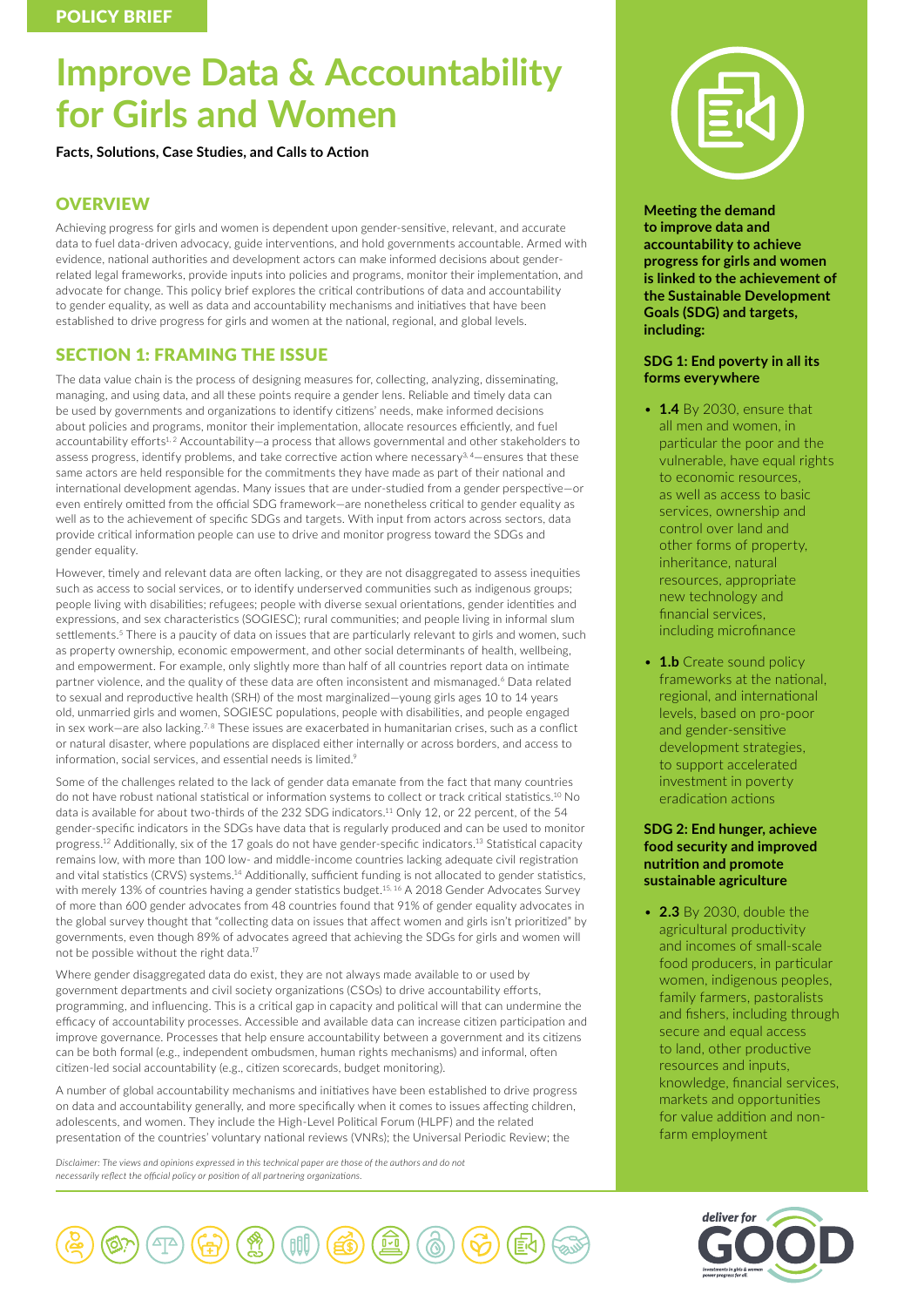Independent Accountability Panel (IAP); Equal Measures 2030 (EM2030); Data2X; Making Every Woman and Girl Count; Countdown to 2030; the UN System-Wide Action Plan on Gender Equality (UN-SWAP); national audits of gender equality; the SDGs; and others. Many initiatives to create accountability mechanisms in humanitarian settings also exist, including the Active Learning Network for Accountability and Performance; Humanitarian Accountability Project; the Agenda for Humanity, the Sphere Project; People in Aid; and the rollout of the Core Humanitarian Standard.18

Launched by UN Women in 2012 and updated in 2018, the UN-SWAP on Gender Equality is an accountability framework to mainstream gender equality and empower women.<sup>19</sup> The UN-SWAP 2.0 assigns common performance standards for the gender-related work of all UN entities, ensuring greater coherence and accountability across 17 performance indicators.20 It establishes a common understanding of gender equality and women's empowerment, as well as monitors activities and outcomes for genderrelated SDG results.21 This innovative approach has triggered shifts in how the UN system approaches work related to gender equality and women's empowerment. Consequently, it has served as an inspiration for other theme areas, including the UN Youth SWAP.<sup>22</sup>

Countdown to 2030, a global, multi-disciplinary, multi-institutional collaboration of academics, governments, international agencies, healthcare professional associations, donors, and CSOs, has been tracking progress on maternal, newborn, and child survival for more than a decade.23 It focuses on monitoring and reporting coverage levels of effective interventions and health system functionality, as well as health policies, financing, and equity. Using country report cards, Countdown to 2030 has tracked progress in the 81 countries where the vast majority of maternal, newborn, and child deaths occur. Its reports provide a mechanism to promote accountability from governments and development partners, highlight evidence and knowledge gaps, share evidence-based interventions, and propose actions to reduce child mortality and improve maternal health. 24

Following the adoption of the Sustainable Development Goals, the UN Secretary-General established the Every Woman Every Child's Independent Accountability Panel.25 The IAP is charged with evaluating progress on the Every Woman Every Child's Global Strategy on Women's, Children's and Adolescents' Health 2016-2030 to help further the SDGs. IAP's work is rooted in human rights principles and centers on fostering an enabling environment for accountability processes—monitor, review, act, and remedy—as it relates to the implementation of the Global Strategy. The IAP aims to engage various stakeholders in the accountability process and ensure commitments to marginalized populations are met. To this end, the IAP 2017 report focused on accountability to adolescents,<sup>26</sup> and the 2018 report focused on driving accountability in the private sector.<sup>27</sup> IAP has also advocated for accountability mechanisms for universal health coverage, and submitted a statement to the UN High-Level Meeting on Universal Health Coverage during the 2019 UN General Assembly.<sup>28</sup>

As part of the follow-up and review mechanism of the SDG agenda, member states are encouraged to submit voluntary national reviews at the High-Level Political Forum on Sustainable Development. VNRs highlight successes, challenges, and lessons learned regarding the implementation of the SDG agenda by including the perspectives of multiple stakeholders. The information is used as an accountability mechanism, helping monitor progress and identify areas where countries need further support. To date, 212 voluntary reviews have been submitted.<sup>29</sup> In 2019, 47 countries conducted voluntary national reviews, with seven countries submitting for the second time.<sup>30</sup> However, voluntary national reviews could benefit from stronger guidance regarding gender across the SDGs. An analysis by the International Institute for Environment and Development (IIED) noted that during the 2018 VNRs, equity and genderresponsive evidence was a blind spot. In particular, many countries failed to address the full set of targets and indicators related to gender, and few countries managed to show progress for girls and women despite stating that gender equality is a priority and establishing institutional structures to reach genderrelated goals.31 Stronger evaluation of country efforts mentioned in VNRs is necessary moving forward to better assess progress made towards improving the lives of girls and women.

Equal Measures 2030, an independent civil society and private sector-led partnership, launched the EM2030 SDG Gender Index in June 2019, providing a comprehensive gender lens across 51 issues in the SDGs for 129 countries or 95% of the world's girls and women.<sup>32</sup> Its Gender Advocates Data Hub provides data, stories, training, and resources to gender equality advocates globally to better support their access to and understanding of gender-related data for the SDGs.<sup>33</sup> Equipped with this data, advocates can monitor progress for girls and women across the SDGs in their own countries and use this information to hold their governments accountable to their commitments.

# SECTION 2: SOLUTIONS AND INTERVENTIONS

In addition to governmental and international organizations' efforts to improve data and accountability, a number of civil society-led strategies have proven effective in holding governments accountable to commitments they have made at regional, national, and global levels. As "watchdogs" of society, a knowledgeable and empowered civil society can hold governments accountable to keeping their promises to girls and women.<sup>34</sup> Civil society groups are the link between the public and government policies. Their independence from governments allows them to represent communities and amplify the voices of citizens, families, and communities, and ensure that policies and budgets reflect their needs.

Civil society groups and organizations have employed the following approaches to ensure that governments and other stakeholders have the data they need to drive progress for girls and women and fulfill their commitments:



# **SDG 3: Ensure healthy lives and promote well-being for all at all ages**

• **3.1** By 2030, reduce the global maternal mortality ratio to less than 70 per 100,000 live births

# **SDG 4: Ensure inclusive and equitable quality education and promote lifelong learning opportunities for all**

• **4.3** By 2030, ensure equal access for all women and men to affordable and quality technical, vocational and tertiary education, including university

## **SDG 5: Achieve gender equality and empower all women and girls**

- **5.5** Ensure women's full and effective participation and equal opportunities for leadership at all levels of decision-making in political, economic, and public life
- **5.a** Undertake reforms to give women equal rights to economic resources, as well as access to ownership and control over land and other forms of property, financial services, inheritance and natural resources, in accordance with national laws
- **5.c** Adopt and strengthen sound policies and enforceable legislation for the promotion of gender equality and the empowerment of all women and girls at all levels



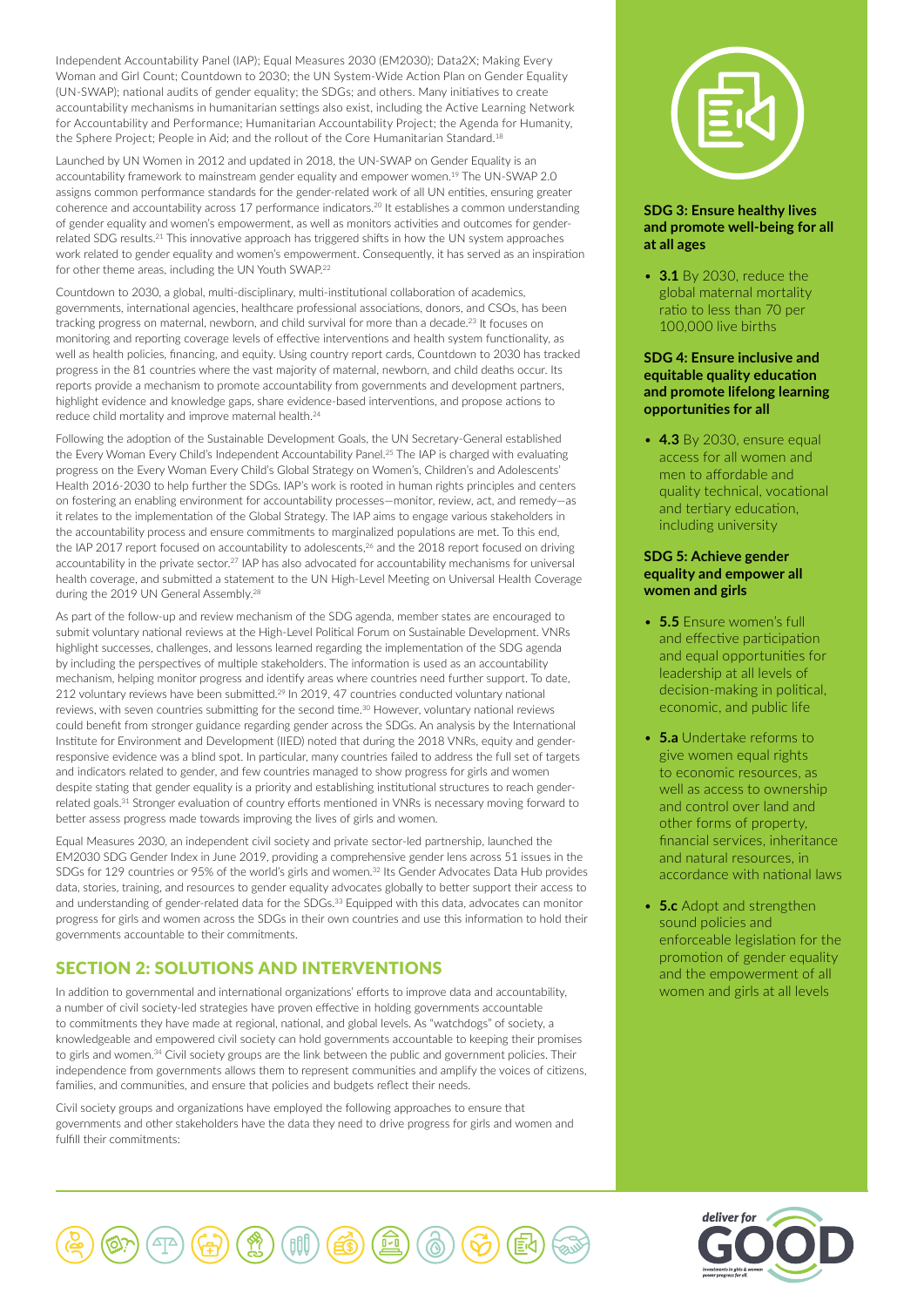- Strengthen national statistical systems to improve the collection of gender statistics.
- Leverage big data to close gender data gaps.
- Employ strategic litigation leveraging international human rights agreements as a tool for accountability.
- Utilize social accountability efforts to identify and address needs.
- Hold "duty-bearers" accountable through gender-responsive auditing and budgeting.

## Strengthen National Statistical Systems to Improve the Collection of Gender Statistics

Strong civil registration and vital statistics are at the core of well-functioning national statistical systems. They play an important role in spotlighting gender inequalities in birth, marriage, and death statistics and provide vital information for targeting essential social services, such as health and education.<sup>35</sup> However, many countries' national statistical systems lack the capacity or funding to meet the increased demand for gender-related and disaggregated data driven by the "leave no one behind" movement, which focuses on multiple disaggregations for SDG indicators. Based on data from 161 countries, UNICEF estimates that 27% of children under the age of 5 are not registered at birth.36, 37 Furthermore, two-thirds of all annual deaths are not registered.38 The lack of data on cause of death by gender is a barrier to the allocation of resources toward projects that can help decrease preventable causes of death for women.<sup>39</sup> Barriers to establishing functioning CRVS systems include lack of awareness regarding the importance of registration, discriminatory laws and attitudes that impede registration, confusion, issues with data entry, and uncoordinated data collection systems.40

There are multiple efforts to improve the collection and use of gender statistics. In 2013, the UN Statistical Commission agreed on the Minimum Set of Gender Indicators as a guide for "national production and international compilation of gender statistics."41 It is a collection of 52 quantitative indicators and 11 qualitative (legal or policy) indicators covering a wide range of gender equality issues included in several SDGs and national norms and laws on gender equality.42

There are also numerous efforts to prioritize gender data. For example, the UN Women flagship program, Making Every Woman and Girl Count, focuses on how gender statistics are used, created, and promoted at the global, regional, and national levels.<sup>43</sup> The program provides technical and financial support to countries to improve the production and use of gender statistics to monitor the SDGs.<sup>44</sup> The Ready to Measure (R2M) study by Open Data Watch and Data2X, first produced in 2015, aims to improve the knowledge and availability of gender data by identifying what data for gender-related SDG indicators are currently available and the key instruments used to collect them.45 It presents 20 indicators (16 identical to or closely related to the official SDG indicators and four complementary indicators) that are currently ready to report across several goals.46 The purpose of the R2M database is to provide readily accessible information about the R2M study, highlight gender data gaps, and amplify the need to fill existing gaps.<sup>47</sup>

#### *Case Study: Integrating Gender Into Civil Registration and Vital Statistics Systems<sup>48</sup>*

*The Center of Excellence for CRVS Systems, with support from the United Nations Population Fund, is conducting a pilot project across Burkina Faso, Jordan, and Morocco to create gender-sensitive CRVS systems. To do so, the project will use a new questionnaire throughout 120 population censuses to be conducted in the 2019- 2024 period. The project will also train young people to become population data scientists. While still in its implementation phase, the project will collect data on the social and economic consequences of non-registration of vital events for women and evaluate the impact of using new technologies to increase registrations.*

## Leverage Big Data to Close Gender Data Gaps

Big data holds the potential to fill many existing gender data gaps. The term "big data" refers to large amounts of data collected passively from digital interactions.49 The wide variety of digital interactions, including geospatial, social media, and cell phone records, allows for data to be captured in a timely manner and improves the statistical data available on girls and women.<sup>50</sup> In particular, use of big data, collected with innovative tools from varied sources, can provide the much-needed information on girls' and women's status in humanitarian settings, where collecting data is harder in part due to increased movement and lack of infrastructure and resources.<sup>51</sup> UN Member States can benefit from using big data in their voluntary national reviews to better monitor their progress toward the SDGs and understand the status of girls' and women's health and wellbeing in their countries.52 However, privacy concerns, the gaps in girls' and women's access to information and communication technologies (ICTs), and data ownership are a few of the many challenges that must be addressed in order to use big data to its full potential.<sup>53</sup>

Multiple data collection initiatives have been created to address information gaps and facilitate and assess progress toward Agenda 2030, especially in countries where comprehensive data are unavailable. The Global Partnership for Sustainable Development Data is committed to supporting stakeholders across countries to harness data through the design of data roadmaps.54 These roadmaps are intended to improve data ecosystems, better disaggregate data, and utilize innovative approaches—such as Earth observation and satellite technology—to help identify interventions and solutions to achieve the SDGs.55 The United Nations, for example, launched Global Pulse in 2009 to harness data for sustainable development and humanitarian action.<sup>56</sup> Using big data, the initiative continues to forge public-private partnerships for data sharing, produce high-impact analytical resources and approaches, and promote the adoption of useful innovations across the UN System.57 Because the private sector owns a large portion of big data, innovative public-private partnerships are necessary to harness the power of big data for social change.



## **SDG 10: Reduce inequality within and among countries**

- **10.2** By 2030, empower and promote the social, economic, and political inclusion of all, irrespective of age, sex, disability, race, ethnicity, origin, religion, or economic or other status
- **10.3** Ensure equal opportunity and reduce inequalities of outcome, including by eliminating discriminatory laws, policies, and practices and promoting appropriate legislation, policies, and action in this regard
- **10.4** Adopt policies, especially fiscal, wage, and social protection policies, and progressively achieve greater equality

**SDG 16: Promote peaceful and inclusive societies for sustainable development, provide access to justice for all, and build effective, accountable, and inclusive institutions at all levels** 

- **16.3** Promote the rule of law at the national and international levels and ensure equal access to justice for all
- **16.6** Develop effective, accountable, and transparent institutions at all levels
- **16.10** Ensure public access to information and protect fundamental freedoms, in accordance with national legislation and international agreements
- **16.b** Promote and enforce non-discriminatory laws and policies for sustainable development



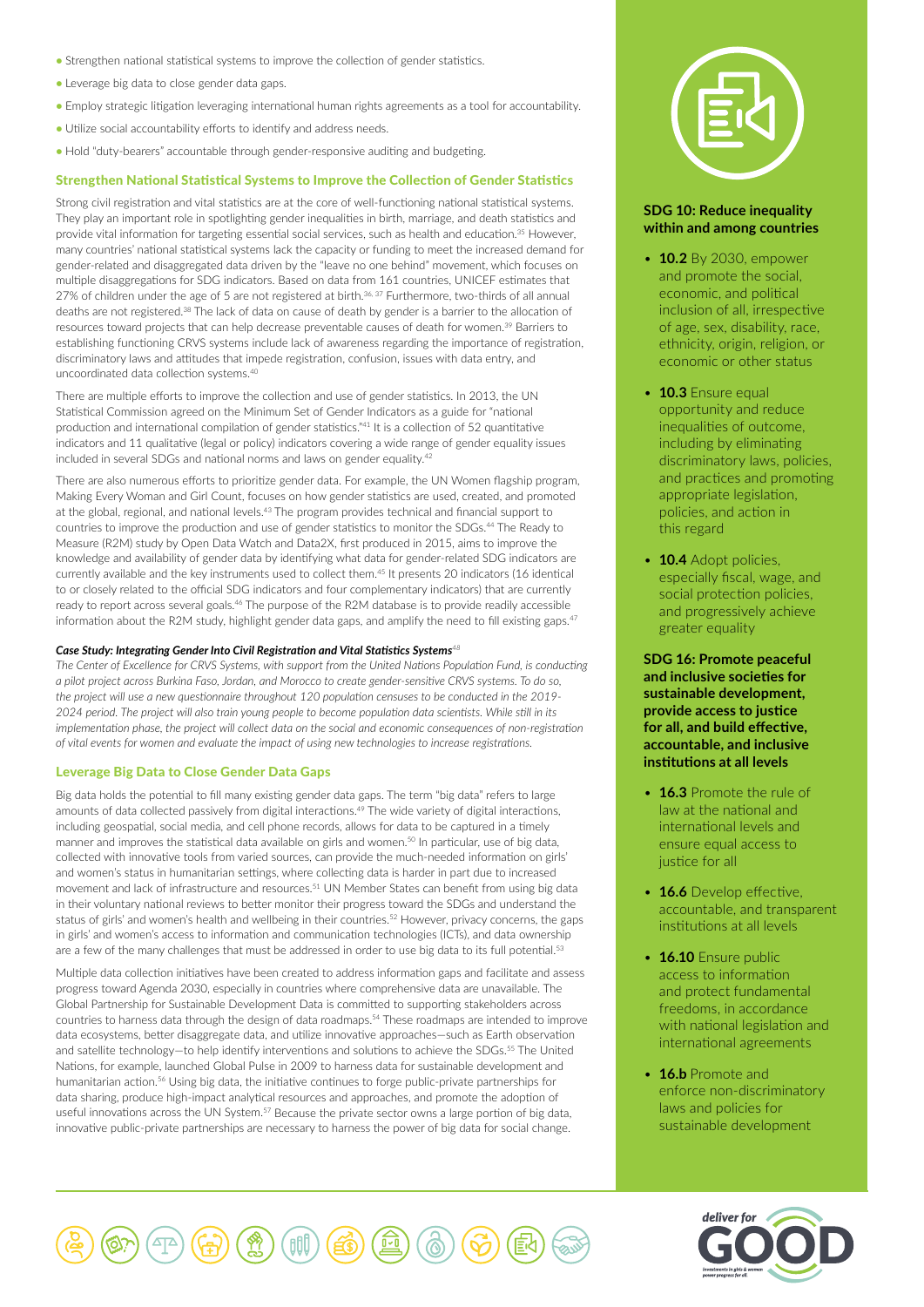#### *Case Study: Using Big Data to Understand the Lived Realities of Girls and Women*

*In 2019, Data2X launched the Big Data and Gender Brief Series, which summarizes the main findings of 10 projects funded through its Big Data and Gender Challenge competition.58 One study, which used mobile phone records in Chile to examine the gendered aspects of mobility, found that women travel to fewer locations than men and their radius of movement is shorter.59 Low socioeconomic status further impacts mobility, and women with larger households had a greater mobility gap. These findings can be used to design gender-inclusive urban transport systems.60 Another project used geospatial data from Google Maps to assess how safety concerns and street harassment affect women's educational choices in New Delhi. It found that women chose to attend lower-quality colleges in order to travel by a route that offered increased safety.61 These findings*  show that addressing safety during travel can have a major impact on reducing gender gaps in education. Similarly, UN Women launched the Gender *Equality and Big Data report in 2018, highlighting 15 big data innovation projects related to gender and the SDGs, including their risks, benefits, and policy implications.62*

## Employ Strategic Litigation Leveraging International Human Rights Agreements as a Tool for Accountability

Human rights are essential entitlements due to all people and recognized by governments in national legislation, and international agreements and declarations. A rights-based approach involves integrating human rights norms and frameworks within policies and programs—from conceptualization to evaluation.63 The rights-based approach builds upon existing international human rights declarations, prioritizes the health and wellbeing of individuals, and acknowledges the central role of gender equity.<sup>64</sup>

A range of international agreements, such as the Convention on the Elimination of All Forms of Discrimination Against Women (CEDAW)<sup>65</sup> and Convention on the Rights of the Child,<sup>66</sup> as well as regional agreements such as the Protocol to the African Charter on Human and People's Rights and the Rights of Women in Africa (Maputo Protocol) adopted by the African Union.<sup>67</sup> specifically address rights related to girls and women. By signing on to these agreements and declarations, countries commit to respecting, protecting, and fulfilling these rights. Countries around the world have included human rights language in national laws and policies. South Africa, Kenya, and Ecuador, for example, incorporate the health, rights, and wellbeing of girls and women into their constitutions.<sup>68</sup> Countries may also have national human rights institutions that address social issues such as women's and children's health, which can serve as a platform for promoting accountability.<sup>69</sup>

Civil society actors can utilize a range of mechanisms to ensure that duty-bearers—governments and aid organizations—are held accountable for guaranteeing the right to health for all citizens. Non-judicial (e.g., health facility complaint procedures, maternal death reviews, the United Nations' Universal Periodic Reviews), quasi-judicial (e.g., health tribunals, optional protocols), and judicial (e.g., local courts, civil tribunals) mechanisms can operate at the community, regional, national, or global level.<sup>70</sup>

#### *Case Study: Using International Legal Mechanisms to Address Girls' Rights in Mali<sup>71</sup>*

In May 2018, the African Court on Human and Peoples' Rights issued a landmark judgment in the case Institute for Human Rights and Development *in Africa (IHRDA) and the Association pour le Progrès et la Défense des Droits des Femmes (APDF) v. the Republic of Mali, finding for the first time in its history a legal violation of the Maputo Protocol. The civil society organizations filed the case, arguing that the Malian family code adopted in 2011 violated the Maputo Protocol in regard to provisions concerning the minimum age of marriage for girls, forced marriage, the right to inheritance,*  and traditional practices that undermine the rights of women and children. The court agreed, finding the new family code provisions to be blatant *violations of the state's obligations under international law and ruling that the state should modify the legislation.*

#### Utilize Social Accountability Efforts to Identify and Address Needs

Social accountability encourages citizens—including girls, women, communities, the media, and others—to use their voices to hold public officials and service providers accountable during the development process, as well as to improve the quality and accessibility of public services.<sup>72</sup> Social accountability efforts can focus at the micro-level (e.g., by monitoring health services at facilities) or at the macro-level (e.g., by supporting civil society participation in policy and program design, resource allocation, and tracking commitments).

Social accountability employs a range of tools and tactics—including community report cards, social audits, citizen charters, and citizen committees—to help communities monitor and provide feedback on government services and spending.73 . Citizen report cards, for example, provide a mechanism for users/clients to provide information on the type of care they received,<sup>74</sup> while social audits ensure that community voices and perspectives are integrated within the design, implementation, monitoring, and evaluation of health services through participatory approaches.75,76 In humanitarian settings in Lebanon, for example, approaches have leveraged the voices of affected populations to assess water and sanitation needs to develop and implement water, sanitation, and hygiene (WASH) projects.<sup>77</sup>. The Core Humanitarian Standard, a set of nine commitments and quality criteria, places communities at the center of aid efforts by ensuring a humanitarian response is based on communication, participation, and feedback from the population affected by a crisis.<sup>78</sup>

Experiences from countries around the world indicate that social accountability strategies have contributed to improvements in health services and in strengthening accountability at the local level in particular.<sup>79</sup>

#### *Case Study: Strengthening Health Systems Through Social Accountability in Indonesia<sup>80</sup>*

*The Citizen Voice and Action for Government Accountability and Improved Services: Maternal, Newborn, Child Health, and Nutrition Services project was implemented by the Global Partnership for Social Accountability and Wahana Visi from 2013 to 2018 in Indonesia. It found that participation of citizens led to an increased awareness of rights for patients and the reallocation of resources and staff in order to provide services that meet adequate standards. The project provided transparent platforms for collective opinion, which served to empower women and ensure different voices were heard throughout the decision-making process. Through the use of scorecards and social audits, the percentage of respondents who said that services were good or very good almost doubled throughout the course of project implementation.*

## Hold "Duty-Bearers" Accountable Through Gender-Responsive Auditing and Budgeting

Gender auditing is the process of reviewing the institutionalization of gender equality across an organization, including in its policies, programs, projects, services, and budget. Having clear gender-auditing mechanisms, either driven by internal organizational practices or by external accountability efforts, ensures there is no blatant discrimination within the organization, helps identify and understand gender patterns, and helps assess the impact of organizational efforts on gender equality. Performance audits can identify weaknesses in government programs and services—in terms of their economy, efficiency, and effectiveness—and give recommendations for improvements.



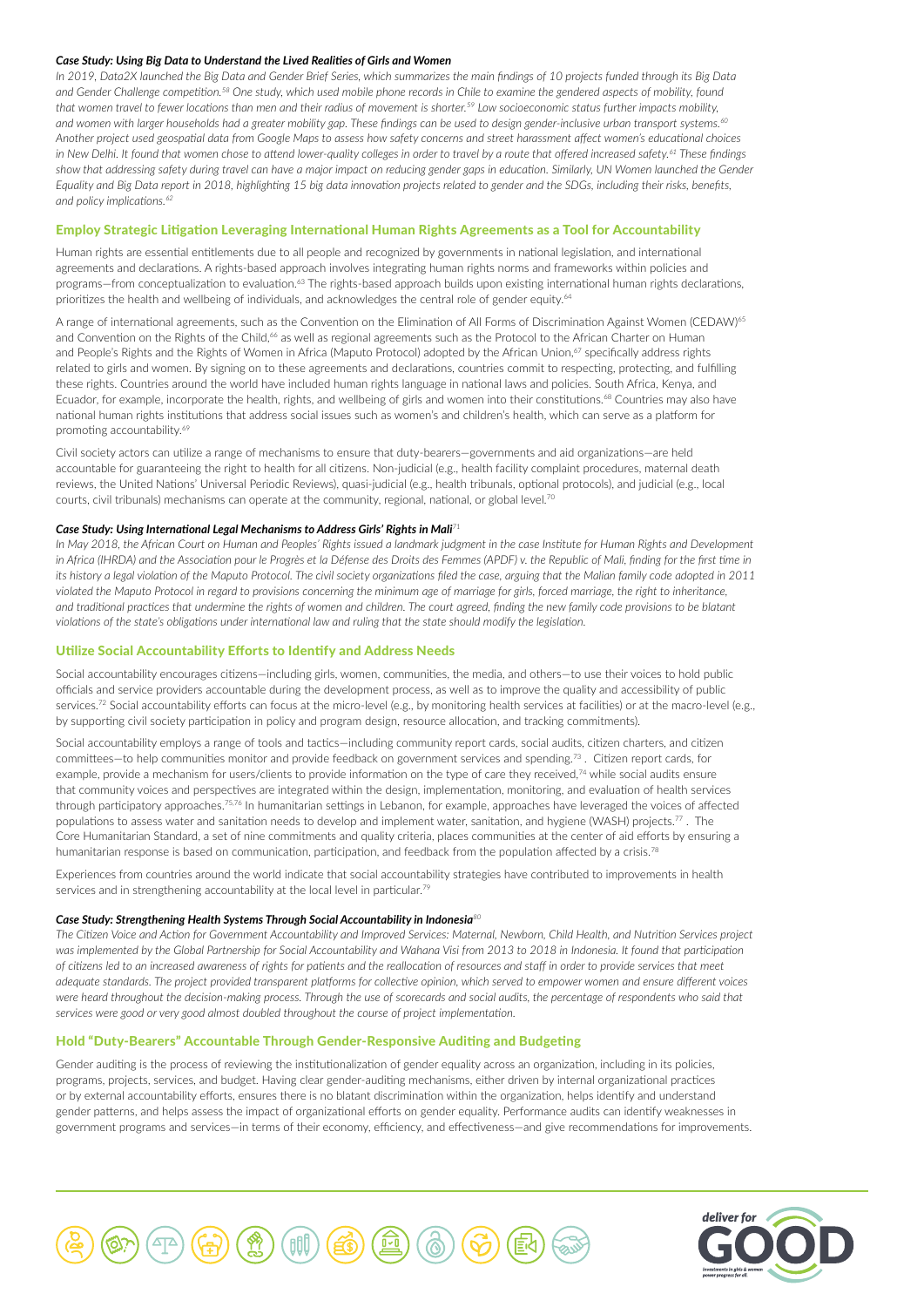Gender auditing should be combined with specific gender-responsive budgeting practices. How governments choose to spend their money has an enormous impact on citizens' lives. Civil society organizations and non-governmental organizations can influence these decisions by engaging their governments on financial resource allocation. Transparency in this process is critical. Without it, governments may channel funds inappropriately, leaving room for corruption.<sup>81</sup> Many government taxes and expenditures are not gender neutral. Fiscal openness and budget monitoring allow citizen groups to monitor financial allocations to improve effective budgeting and transparency of financial reporting at the national and sub-national levels.<sup>82</sup> By compiling data on the needs and priorities of the public through their links to citizens and communities, and by taking action to help shape how budgets are developed and spent, civil society groups can hold governments accountable across sectors.<sup>83</sup> In the humanitarian sector, there are multiple aid-flow tracking initiatives. For example, the Development Assistance Committee (DAC) gender equality policy marker is a qualitative statistical tool created by the OECD that tracks whether an aid activity targets gender equality.<sup>84</sup>

#### *Case Study: Gender Auditing in Canada*

*The Gender-Based Analysis Plus (GBA+) is Canada's analytical tool designed to assess government policies, programs, and legislation through an intersectional lens, considering gender, age, religion, ethnicity, disability, and other identity factors. Using this tool has allowed the government of Canada to assess the impact of laws on diverse groups of people, as well as their changing realities and inequalities. The 2015 audit of the genderbased analysis in Canada noted that more efforts were needed to ensure GBA+ was formally implemented across federal departments.85 In response, the Status of Women Canada, the Privy Council Office, and the Treasury Board of Canada Secretariat committed to working together to achieve this goal. In 2017, the Canadian Armed Forces declared a strong commitment to diversity and gender equality across its defense policies and started using GBA+ throughout its programs and services for personnel, as well as in the planning and execution of operations to improve effectiveness.<sup>86</sup>*

#### *Case Study: Global Guidance for Auditors to Drive Accountability<sup>87</sup>*

*In August 2017, the Canadian Audit and Accountability Foundation, in partnership with Women Deliver and the International Institute for Sustainable Development (IISD), developed and launched guidance for national government performance auditors—known as supreme audit institutions—to provide independent, fact-based, and objective information, enabling them to hold governments accountable. The Practice Guide to Auditing the United Nations Sustainable Development Goals: Gender Equality helps auditors understand gender equality and its place in the 2030 Agenda, and plan either an audit focused on SDG 5—gender equality and girls' and women's empowerment—or an audit that examines gender equality within other SDGs, such as poverty, hunger, health, and education.*

#### *Case Study: South Africa to Ensure Funding for HIV and AIDS Treatment*

*During the late 1990s, the South African government did not support the introduction of drug-based prevention and HIV/AIDS treatment regimens due to their high costs.88 The Treatment Action Campaign (TAC), an advocacy group run by people living with HIV and AIDS, used different strategies to convince the government to change its position. Utilizing a combination of budget monitoring, litigation, and mobilization—sometimes simultaneously—TAC was able to convince the government to introduce a national program for the prevention of mother-to-child transmission (PMTCT) of HIV through access to a short course of AZT (an antiretroviral drug). TAC subsequently worked with scientists and researchers to develop plans and policy proposals for a national antiretroviral (ARV) program. In 2003, a national ARV program was approved by the cabinet, and in 2007 the government committed to spending \$6 billion on HIV and AIDS prevention and treatment between 2007 and 2012. This plan allowed for 1.6 million people to receive ARV treatment by 2011.89*

# SECTION 3: THE BENEFITS OF INVESTMENT

Dependable statistics portray the reality of everyday lives, including critical information on underserved populations and unmet needs. Evidence is the foundation upon which governments and partners develop effective policies and programs, enabling them to target resources where they are most needed. As such, reliable, disaggregated data is critical to ensuring good governance, fair allocation of resources, and accountability, providing the means to manage effective service delivery, track progress, and assess the impact of policies and programs.

Yet those countries that stand to gain the most from more and better data in general—and disaggregated data specifically—are often the least able to gather it.<sup>90</sup> Many developing countries still lack the ability to produce, analyze, and translate findings and statistics into effective development outcomes.<sup>91</sup> Consequently, policy may not reflect the needs of society. Strong statistical systems are needed to ensure the efficient and effective use of capital for development spending, particularly in countries where resources are scarce.<sup>92</sup>

Data are crucial to supporting civil society advocacy strategies, pushing for political and social change, and solving complex problems, including health, education, infrastructure, and employment. Strengthening CRVS systems, for example, can reduce child marriage rates<sup>93</sup> and improve school enrollment, access to financial services, and participation in politics,<sup>94</sup> as it provides girls and women with the documentation needed to exercise and protect their rights. Research shows that investing in data collection systems can add great economic value. While the benefits are often country and context specific, one study does point to the massive potential return of investing in data. In 2013, the McKinsey Global Institute estimated that more open data can generate more than \$3 trillion of economic value per year across seven sectors.<sup>95</sup>

Investing in data collection reaps significant returns, enabling countries to get the most out of their allocated resources. And adopting a gender perspective to information gathering helps countries accelerate progress toward gender equality through policy change, a goal that cannot be achieved without the backing of sound data, evaluation, and accountability mechanisms. Introducing gender indicators and gender auditing has the added advantage of capturing qualitative changes, such as levels of female empowerment or changes in societal attitudes toward the rights of girls and women.

When girls and women move closer to gender equality, they move closer to realizing their full potential, which boosts their ability to participate within the formal economy, break the cycle of poverty, and improve the wellbeing of their families and communities.

# SECTION 4: CALLS TO ACTION

In order to improve data and accountability to measure progress for girls and women, governments need to strengthen civil registration and vital statistics systems, including by gathering and using disaggregated data, as well as by establishing national accountability mechanisms that are transparent and inclusive, and providing opportunities for review and action.<sup>96</sup> Civil society actors should play a key role in these national accountability processes and mechanisms. For their part, funders and multilateral organizations need to support national statistical



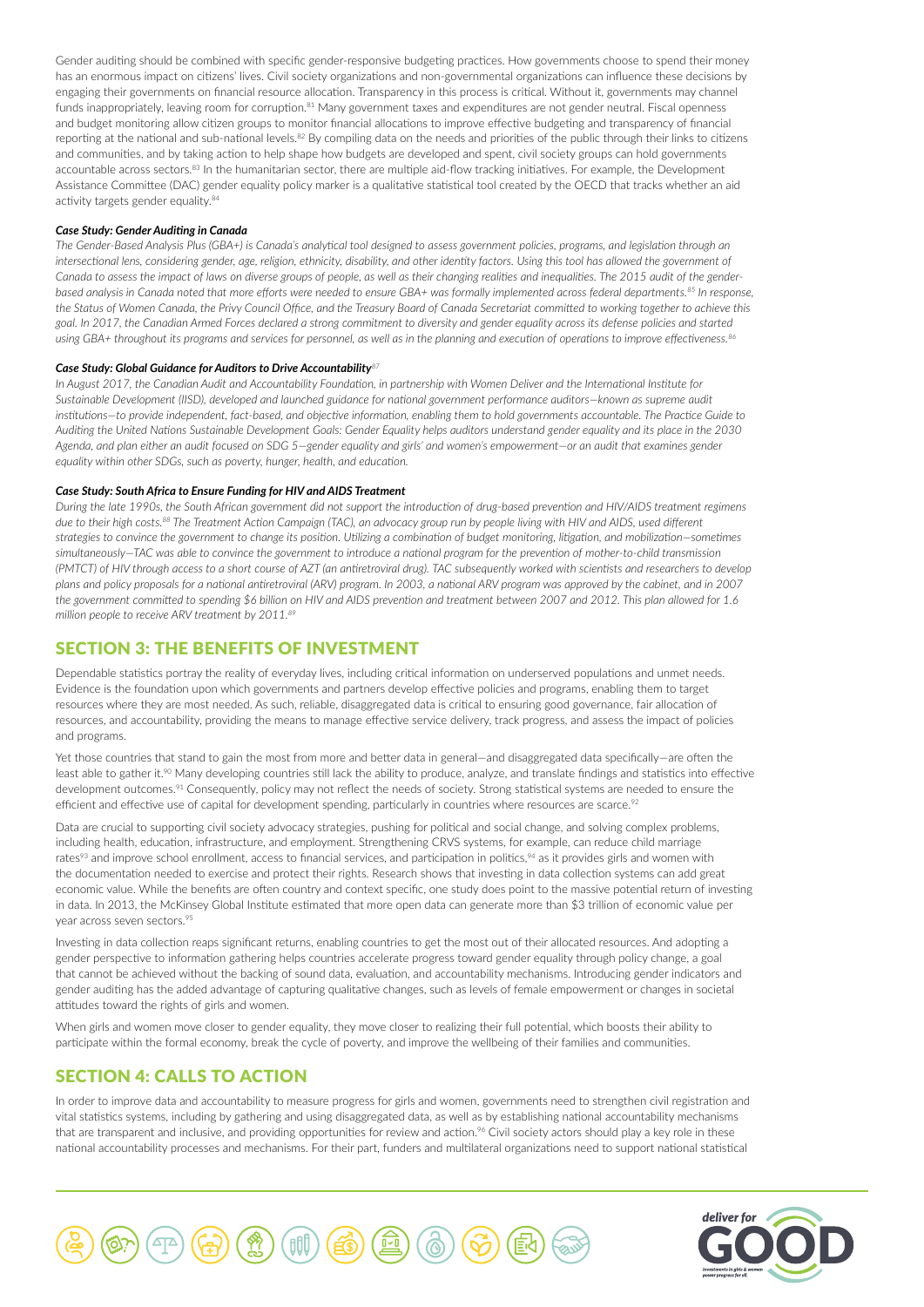systems and capacity, as well as the role of civil society, by investing in capacity building. This will make them better equipped to hold governments accountable and promote the collection of disaggregated data by gender, age group, income, and geographic location to encourage the allocation of resources and services for underserved and hard-to-reach populations.

In order to power progress for all, different constituents must work together—governments, civil society, academia, media, affected populations, the United Nations, and the private sector—to take the following actions for girls and women:

- Make gender-based analysis, budgeting, and auditing mandatory. (Most relevant for: governments, civil society, the United Nations, and the private sector)
- Ensure that all policies, plans, data, budgets, and audits related to the implementation of the SDGs and other strategies are publicly available, transparent, and accessible to non-technical audiences. (Most relevant for: governments, civil society, the United Nations, and the private sector)
- Ensure there is adequate public financing for core national statistics systems to enable SDG monitoring. (Most relevant for: governments, the United Nations, and the private sector)
- Invest in the collection of data disaggregated by gender, age, race, ethnicity, migration status, disability, income, geography, and other characteristics relevant to national contexts in order to strengthen policymaking, programming, and accountability for all and to leave no one behind. (Most relevant for: civil society, governments, and the private sector)
- Invest in gender expertise and capacity within national statistical offices. (Most relevant for: governments)
- Align data collection approaches, national censuses, and internationally supported surveys with best practices, including the Agenda for Humanity, to track the status of the Sustainable Development Goals and indicators. (Most relevant for: governments, civil society, the United Nations, and the private sector)
- Facilitate partnerships between governments, multilateral organizations, civil society, and other stakeholders to share experiences around demands for data collection and to support data collection, data management, and accountability efforts. (Most relevant for: governments, civil society, academia, media, affected populations, the United Nations, and the private sector)
- Perform research and data collection in humanitarian settings, including data disaggregation beyond age and sex, and research proposals on a variety of needed services, such as improving the availability, accessibility, acceptability, and quality of sexual and reproductive health services. (Most relevant for: governments, civil society, academia, the United Nations, and the private sector)
- Conduct gender auditing of tax and expenditure policies to identify non-gender-equitable policies. (Most relevant for: governments, the United Nations, and the private sector)
- Monitor the progress of policy commitments and budget allocations at the national and sub-national levels and advocate for adjustments to these policies and budgets as needed. (Most relevant for: governments, civil society, academia, media, affected populations, the United Nations, and the private sector)
- Support global and national advocacy and accountability through a thriving civil society, including the women's movement. (Most relevant for: civil society)
- Boost data literacy across civil society to support uptake and understanding of data ecosystems and how data can be used for influencing. (Most relevant for: civil society, donors, academia, and the private sector)

#### **Last reviewed and updated October 2019**

**Brief Prepared by:** Shafia Rashid, FCI Program of Management Sciences for Health, and Kathleen Schaffer, Family Care International

**Reviewed by:** Saeeda Rizvi, Women Deliver; Anne Connell; Equal Measures 2030; Albert Motivans, Equal Measures 2030; Divya Mathew, Women Deliver; Rita Nehme, Women Deliver; Rachel Fowler, Women Deliver; Susan Papp, Women Deliver; Meyris Montalvo, Women Deliver; Molly Shapiro, Consultant.

*Disclaimer: The views and opinions expressed in this technical paper are those of the authors and do not necessarily reflect the official policy or position of all partnering organizations.*

These briefs are intended to be used by policymakers, decision-makers, advocates, and activists to advance issues affecting girls and women in global development. These materials are designed to be open-sourced and available for your use.

#### **■ [Learn more about the Deliver for Good campaign.](http://www.deliverforgood.org/)**



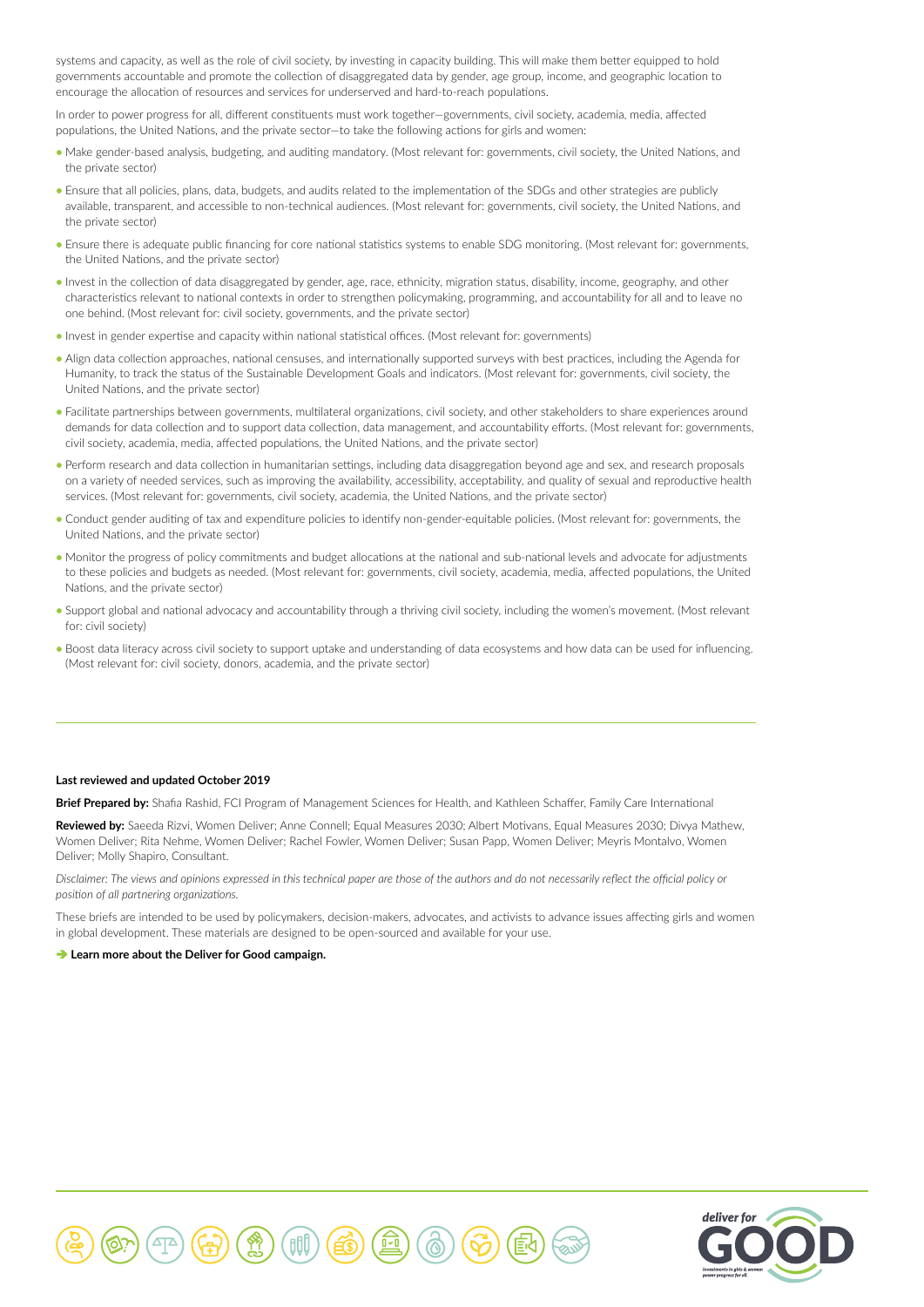# ENDNOTES

- 1 Open Data Watch. *The Value Chain: Moving From Production to Impact*. 2018. https://opendatawatch.com/wp-content/uploads/2018/03/Data\_Value\_Chain-WR-1803126.pdf.
- 2 UN Secretary General's Independent Expert Advisory Group on a Data Revolution for Sustainable Development. *A World That Counts: Mobilising the Data Revolution for Sustainable Development*. 2014. http://www. undatarevolution.org/wp-content/uploads/2014/11/A-World-That-Counts.pdf.
- 3 African Union and PMNCH Partners Forum. *AUC RMNCH Accountability Mechanisms. Parallel Session 2C: Accountability for RMNCH: The African Perspective and Prospects*. 2014. http://www.who.int/pmnch/about/governance/ partnersforum/2c\_auc\_rmnch.pdf.
- 4 Every Woman, Every Child. *The Final Report of the Commission on Information and Accountability for Women's and Children's Health: Keeping Promises, Measuring Results*. 2010. http://www.who.int/topics/millennium\_development\_goals/ accountability\_commission/Commission\_Report\_advance\_copy.pdf.
- 5 UN Secretary General's Independent Expert Advisory Group on a Data Revolution for Sustainable Development. *A World That Counts: Mobilising the Data Revolution for Sustainable Development*. Independent Expert Advisor Group Secretariat, 2014. http://www.undatarevolution.org/wp-content/ uploads/2014/11/A-World-That-Counts.pdf.
- 6 UN Secretary General's Independent Expert Advisory Group on a Data Revolution for Sustainable Development. *A World That Counts: Mobilising the Data Revolution for Sustainable Development*. Independent Expert Advisory Group Secretariat, 2014. http://www.undatarevolution.org/wp-content/ uploads/2014/11/A-World-That-Counts.pdf.
- 7 Starrs, Ann M., Alex C. Ezeh, Gary Barker, Alaka Basu, Jane T. Bertrand, Robert Blum, Awa M. Coll-Seck et al., "Accelerate Progress – Sexual and Reproductive Health and Rights for All." *Guttmacher-Lancet Commission*, 391, no. 10140 (2018): 2642–2692. https://doi.org/10.1016/S0140-6736(18)30293-9.
- 8 Pan American Health Organization. *Reaching Poor Adolescents in Situations of Vulnerability with Sexual and Reproductive Health*. Washington, DC: PAHO, 2013. https://www.paho.org/hq/index.php?option=com\_ docman&view=download&category\_slug=paho-who-scientific-technicalmaterial-6279&alias=25319-reaching-poor-adolescents-situationsvulnerability-with-sexual-reproductive-health-2013-319&Itemid=270&lang=en.
- 9 United Nations Population Fund. *Guidelines on Data Issues in Humanitarian Crisis Situations*. New York: UNFPA, 2010. https://www.unfpa.org/sites/default/files/ pub-pdf/guidlines\_dataissues.pdf.
- 10 World Bank Group and World Health Organization. *Global Civil Registration and Vital Statistics: A Scaling Up Investment Plan 2015-2024*. Washington, DC: The World Bank Group, 2014. https://openknowledge.worldbank.org/ handle/10986/18962.
- 11 OECD. Development Co-operation Report 2017: Data for Development. Paris: OECD Publishing, 2017. https://doi.org/10.1787/dcr-2017-en.
- 12 Azcona Ginette and Sara Derto Valero. *Making Women And Girls Visible: Gender Data Gaps and Why They Matter*. UN Women, 2018. https://www.unwomen. org/en/digital-library/publications/2018/12/issue-brief-making-women-andgirls-visible#view.
- 13 Azcona Ginette and Sara Derto Valero. *Making Women And Girls Visible: Gender Data Gaps and Why They Matter*. UN Women, 2018. https://www.unwomen. org/en/digital-library/publications/2018/12/issue-brief-making-women-andgirls-visible#view.
- 14 Mills, Samuel Lantei. *World-Strengthening CRVS and national ID: January 29, 2016 to October 27, 2017 Completion Report for the WBG Action Plan for Addressing Data Gaps in Civil Registration and Vital Statistics, 2016-2030*. Washington, DC: The World Bank Group, 2017. http://documents.worldbank. org/curated/en/306621510673094647/pdf/AUS16865-revised-public.pdf.
- 15 "Spotlighting gender data at the first-ever UN World Data Forum." UN Women, January 2017. http://www.unwomen.org/en/news/stories/2017/1/ announcer-gender-data-at-the-first-ever-un-world-data-forum.
- 16 United Nations Economic and Social Council. *Gender Statistics: Report of the Secretary-General. United Nations, 2012*. https://unstats.un.org/unsd/statcom/ doc13/2013-10-genderstats-e.pdf.
- 17 Equal Measures 2030. *Data Driving Change: Introducing the EM2030 SDG Gender Index*. Equal Measures 2030, 2018. https://www.equalmeasures2030. org/wp-content/uploads/2019/05/EM2030\_2018\_Global\_Report.pdf.
- 18 ATHA. "Humanitarian Quality and Accountability Initiatives." http://atha.se/ content/humanitarian-quality-and-accountability-initiatives.
- 19 UN Women. "Promoting UN Accountability (UN-SWAP and UNCT-SWAP." UN Women, last modified n.d. http://www.unwomen.org/en/how-we-work/unsystem-coordination/promoting-un-accountability.
- 20 UN Women. *UN-SWAP 2.0 Framework & Technical Guidance*. New York: UN Women, 2018. https://www.unwomen.org/-/media/headquarters/ attachments/sections/how%20we%20work/unsystemcoordination/un-swap/ un-swap-2-framework-and-technical-guidance-en.pdf?la=en&vs=1406.
- 21 UN Women. *UN-SWAP 2.0 Framework & Technical Guidance*. New York: UN Women, 2018. https://www.unwomen.org/-/media/headquarters/ attachments/sections/how%20we%20work/unsystemcoordination/un-swap/ un-swap-2-framework-and-technical-guidance-en.pdf?la=en&vs=1406.
- 22 United Nations. *Global Survey Report on the United Nations' Work on Youth (Youth-SWAP Outcomes, 2014-2016): Overview, Country Spotlights & Key Lessons Learned*. 2018. https://www.un.org/development/desa/youth/ publications/2018/02/global-survey-report-on-the-united-nations-work-onyouth-youth-swap-outcomes-2014-2016/.
- 23 Countdown to 2030. "About Countdown to 2030." Accessed October 2019. http://countdown2030.org/about.
- 24 Boerma, Ties, Jennifer Requejo, and Cesar Victora. *Tracking Progress Towards Universal Coverage for Women's, Children's and Adolescents' Health: The 2017 Report*. UNICEF and World Health Organization, 2017. http://countdown2030. org/pdf/Countdown-2030-complete-with-profiles.pdf.
- 25 Independent Accountability Panel for Every Woman, Every Child, Every Adolescent. Accessed October 2019. https://iapewec.org/.
- 26 Independent Accountability Panel for Every Woman, Every Child, Every Adolescent. *Report 2017: Transformative accountability for adolescents: accountability for the health and human rights of women, children and adolescents in the 2030 agenda*. Geneva: World Health Organization, 2017. http:// iapreport.org/2017/.
- 27 Independent Accountability Panel for Every Woman, Every Child, Every Adolescent. 2018 report: Private sector: who is accountable? For women's *children's and adolescents' health*. Geneva: World Health Organization, 2018. https://iapewec.org/reports/2018report/.
- 28 Independent Accountability Panel for Every Woman, Every Child, Every Adolescent. "IAP statement for the UN HLM on UHC, 23 September 2019." September 12, 2019. https://japewec.org/news/accountability\_uhc-2/.
- 29 United Nations Department of Economic and Social Affairs. "Voluntary National Reviews Database." Sustainable Development Knowledge Platform. Accessed October 2019. https://sustainabledevelopment.un.org/vnrs/.
- 30 United Nations Department of Economic and Social Affairs. "Voluntary National Reviews." Sustainable Development Knowledge Platform. Accessed October 2019. https://sustainabledevelopment.un.org/hlpf/2019#vnrs.
- 31 Risse, Nathalie. "IIED Find Gender related 'Blind Spots' in 2018 VNRs." International Institute for Sustainable Development. Last modified February 26, 2019. https://sdg.iisd.org/news/iied-finds-gender-related-blind-spot-in-2018-vnrs/.
- 32 Equal Measures 2030. Harnessing the power od data for gender equality: Introducing the 2019 EM2030 SDG Gender Index. Surrey: Equal Measures 2030, 2019. https://www.equalmeasures2030.org/products/globalreport-2019/.
- 33 Equal Measures 2030. "Gender Advocates Data Hub." Accessed October 2019. https://data.em2030.org/.
- 34 Partnership for Maternal, Newborn & Child Health. *National Accountability Mechanisms for Women's and Children's Health*. Partnership for Maternal, Newborn & Child Health, 2012. http://www.who.int/pmnch/topics/part\_ publications/national\_accountability\_mechanisms.pdf.
- 35 Data2X. *CRVS and Gender*. Data2x, 2018. https://data2x.org/wp-content/ uploads/2019/05/CRVSandGenderBrief.pdf.
- 36 United Nations Children's Fund. *The State of the World's Children 2019. Children, food and nutrition: Growing well in a changing world*. UNICEF, New York, 2019. https://www.unicef.org/reports/state-of-worlds-children-2019.
- 37 United Nations Children's Fund. "Birth registration." UNICEF Data. Last modified October 2019. https://data.unicef.org/topic/child-protection/birthregistration/.
- 38 World Health Organization. "Civil registration: why counting births and deaths is important." World Health Organization. Last modified May 30, 2014. https:// www.who.int/news-room/fact-sheets/detail/civil-registration-why-countingbirths-and-deaths-is-important.
- 39 Data2X. *CRVS and Gender*. Data2x, 2018. https://data2x.org/wp-content/ uploads/2019/05/CRVSandGenderBrief.pdf.
- 40 World Bank Group and World Health Organization. *Global Civil Gegistration and Vital Statistics: Scaling up Investment Plan 2015-2024*. The World Bank Group and World Health Organization, 2014. https://openknowledge.worldbank.org/ handle/10986/18962.
- 41 United Nations Statistics Division. "The United Nations Minimum Set of Gender Indicators: A product of the Inter-agency and Expert Group on Gender Statistics." Last modified April 30, 2019. https://genderstats.un.org/#/home.
- 42 United Nations Statistics Division. "The United Nations Minimum Set of Gender Indicators: A product of the Inter-agency and Expert Group on Gender Statistics." Last modified April 30, 2019. https://genderstats.un.org/#/home.
- 43 UN Women. "Flagship programme: Making Every Woman and Girl Count." Accessed October 2019. https://www.unwomen.org/en/how-we-work/ flagship-programmes/making-every-woman-and-girl-count.
- 44 UN Women. "Flagship programme: Making Every Woman and Girl Count." Accessed October 2019. https://www.unwomen.org/en/how-we-work/ flagship-programmes/making-every-woman-and-girl-count.
- 45 Open Data Watch and Data2X. *Ready to Measure: Phase II. Indicators available to monitor SDG gender targets*. 2017. https://opendatawatch.com/publications/ ready-to-measure-phase2-sdg-gender-indicators/.



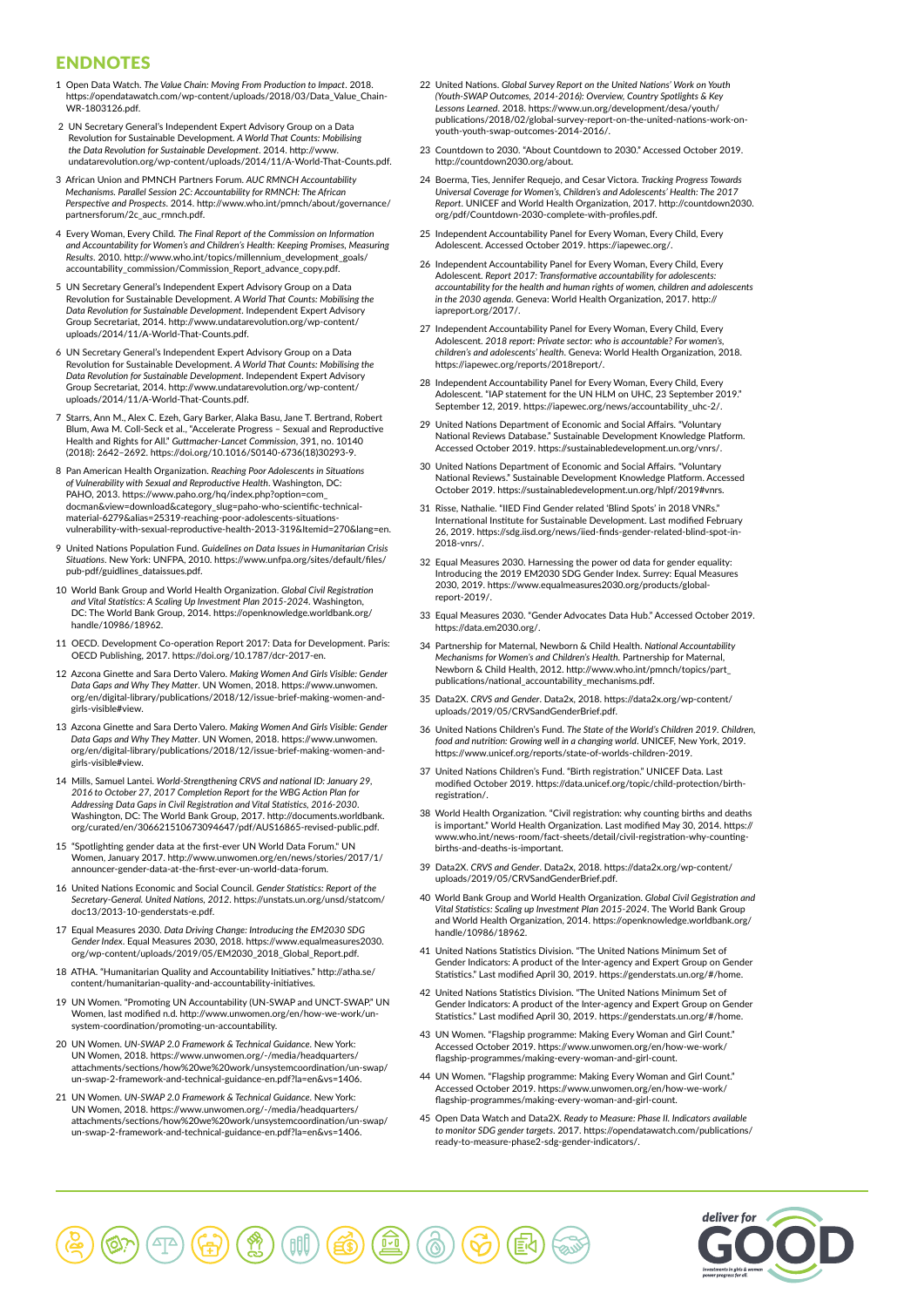- 46 Open Data Watch and Data2X. *Ready to Measure: Phase II. Indicators available to monitor SDG gender targets*. 2017. https://opendatawatch.com/publications/ ready-to-measure-phase2-sdg-gender-indicators/.
- 47 Open Data Watch and Data2X. *Ready to Measure: Phase II. Indicators available to monitor SDG gender targets*. 2017. https://opendatawatch.com/publications/ ready-to-measure-phase2-sdg-gender-indicators/.
- 48 International Development Research Centre. "Center of Excellence for CRVS Systems: Integrating Gender, Leveraging Population Censuses and Buildig a Culture of VS Production." Accessed October 2019. https://www.idrc.ca/ en/project/centre-excellence-crvs-systems-integrating-gender-leveragingpopulation-censuses-and.
- 49 Vaitla, Bapu, Caludio Bosco, Victor Alegana, Tom Bird, Carla Pezzulo, Graeme Hornby, Alessando Sorichetta, et al. *Big Data and the Wellbeing of Women and Girls: Applications on the Social Scientific Frontier*. Data2X, 2017. https://data2x. org/wp-content/uploads/2019/05/Big-Data-and-the-Well-Being-of-Womenand-Girls\_.pdf.
- 50 Vaitla, Bapu, Caludio Bosco, Victor Alegana, Tom Bird, Carla Pezzulo, Graeme Hornby, Alessando Sorichetta, et al. *Big Data and the Wellbeing of Women and Girls: Applications on the Social Scientific Frontier*. Data2X, 2017. https://data2x. org/wp-content/uploads/2019/05/Big-Data-and-the-Well-Being-of-Womenand-Girls\_.pdf.
- 51 UNHCR Innovaton Service and UN Global Pulse. *Social Media and Forced Displacement: Big Data Analytics & Machine-Learning*. UNHCR Innovaton Service and UN Global Pulse, 2017. http://www.unhcr.org/innovation/wpcontent/uploads/2017/09/FINAL-White-Paper.pdf.
- 52 Data2X. *5 Ways Gender Data Can Strengthen SDG Voluntary National Reviews*. 2018. https://data2x.org/wp-content/uploads/2019/08/SDG-Voluntary-National-Reviews-FINAL-2.pdf.
- 53 Abreu Lopes, Claudia and Savita Bailur. *Gender Equality and Big Data: Making Gender Data Visible*. New York: UN Women Innovation Facility, 2018. http:// www.unwomen.org/-/media/headquarters/attachments/sections/library/ publications/2018/gender-equality-and-big-data-en.pdf?la=en&vs=3955.
- 54 Global Partnership for Sustainable Development Data. "Initiative: Data Roadmaps." Accessed October 2019. http://www.data4sdgs.org/initiatives/ data-roadmaps.
- 55 Global Partnership for Sustainable Development Data. "Initiative: Data Roadmaps." Accessed October 2019. http://www.data4sdgs.org/initiatives/ data-roadmaps.
- 56 United Nations Global Pulse. "About." Accessed October 2019. https://www. unglobalpulse.org/about-new.
- 57 United Nations Global Pulse. "About." Accessed October 2019. https://www. unglobalpulse.org/about-new.
- 58 Data2X. "Big Data and Gender Brief Series." Data2X, 2019. https://data2x.org/ hter/big-data-and-gender-brief-series,
- 59 The GovLab. UNICEF. Universidad del Desarrollo, Telefónica R&D Center, ISI Foundation, and University of Bologna. "Gender Gaps in Urban Mobility." Data2X, 2019. https://data2x.org/wp-content/uploads/2019/11/ GenderGapsinUrbanMobility\_GovLab.pdf.
- 60 The GovLab. UNICEF. Universidad del Desarrollo, Telefónica R&D Center, ISI Foundation, and University of Bologna. "Gender Gaps in Urban Mobility." Data2X, 2019. https://data2x.org/wp-content/uploads/2019/11/ GenderGapsinUrbanMobility\_GovLab.pdf.
- 61 Borker, Girija. "Street Harassment and Women's Educational Choices: A Geospatial Analysis." Data2X, 2019. https://data2x.org/wp-content/ uploads/2019/09/StreetHarassmentWomensEdChoices\_WBBrown.pdf.
- 62 Abreu Lopes, Claudia and Savita Bailur. *Gender Equality and Big Data: Making Gender Data Visible*. New York: UN Women Innovation Facility, 2018. http:// www.unwomen.org/-/media/headquarters/attachments/sections/library/ publications/2018/gender-equality-and-big-data-en.pdf?la=en&vs=3955.
- 63 World Health Organization. "Human rights." Gender, equity and human rights. Accessed October 2019. https://www.who.int/gender-equity-rights/ understanding/human-rights-definition/en/.
- 64 Partnership for Maternal, Newborn & Child Health. *National Accountability Mechanisms for Women's and Children's Health*. Partnership for Maternal, Newborn & Child Health, 2012. http://www.who.int/pmnch/topics/part\_ publications/national\_accountability\_mechanisms.pdf.
- 65 United Nations. "Convention on the Elimination of All Forms of Discrimination against Women." December 18, 1979. Accessed October 2019. https:// treaties.un.org/Pages/ViewDetails.aspx?src=TREATY&mtdsg\_no=IV-8&chapter=4&clang=\_en.
- 66 "United Nations. "Convention on the Rights of the Child." November 20, 1989. Accessed October 2019. https://treaties.un.org/Pages/ViewDetails. aspx?src=IND&mtdsg\_no=IV-11&chapter=4&lang=en.
- 67 African Union. "Protocol to the African Charter on Human and People's Rights on the Rights of Women in Africa." July 11, 2003. https://www.un.org/en/ africa/osaa/pdf/au/protocol\_rights\_women\_africa\_2003.pdf.
- 68 Partnership for Maternal, Newborn & Child Health. *National Accountability Mechanisms for Women's and Children's Health*. London: PMNCH, 2012. http:// www.who.int/pmnch/topics/part\_publications/national\_accountability\_ mechanisms.pdf.
- 69 Partnership for Maternal, Newborn & Child Health. *National Accountability Mechanisms for Women's and Children's Health*. London: PMNCH, 2012. http:// www.who.int/pmnch/topics/part\_publications/national\_accountability\_ mechanisms.pdf.
- 70 Sabot, Kate. "PMNCH Knowledge Summary #23: Human Rights and Accountability." PMNCH, 2013. https://www.who.int/pmnch/knowledge/ publications/summaries/ks23/en/.
- 71 African Court on Human and People's Rights. *Association Pour Le Progres et la Defense des Droits des Femmes Maliennes (APDF) and the Institute for Human Rights and Development in Africa (IHRDA) v. Republic of Mali –Application 046/2016*. African Court on Human and People's Rights, 2016. http:// www.african-court.org/en/images/Cases/Case%20Summaries/Case\_ summary\_46-2016.pdf.
- 72 Partnership for Maternal, Newborn & Child Health. *National Accountability Mechanisms for Women's and Children's Health*. Partnership for Maternal, Newborn & Child Health, 2012. http://www.who.int/pmnch/topics/part\_ publications/national\_accountability\_mechanisms.pdf.
- 73 Hughes, Tim, Kaela Scott, and Paul Maassen. *Improving Public Services: Guidance for developing OGP Commitments*. Open Government Partnership, 2017. https://www.opengovpartnership.org/documents/improving-publicservices-guidance-for-developing-ogp-commitments/.
- 74 Hughes, Tim, Kaela Scott, and Paul Maassen. *Improving Public Services: Guidance for developing OGP commitments*. Open Government Partnership, 2017. https://www.opengovpartnership.org/documents/improving-publics-guidance-for-developing-ogp-commitments/
- 75 Hausmann-Muela, Susanna. "The Community Counts: A Participatory Approach to Social Audits." *BMC Health Services Research*, 11, no. 2 (2011). https://doi.org/10.1186/1472-6963-11-S2-I1.
- 76 Partnership for Maternal, Newborn & Child Health. *National Accountability Mechanisms for Women's and Children's Health*. London: PMNCH, 2012. http:// www.who.int/pmnch/topics/part\_publications/national\_accountability\_ mechanisms.pdf.
- 77 Oxfam International. *Case Study: Social Accountability in Lebanon: Promoting dialogue in humanitarian and development WASH programmes*. Oxford: Oxfam, 2017. https://oxfamilibrary.openrepository.com/bitstream/ handle/10546/620219/cs-lebanon-water-social-accountability-220317-en. pdf;jsessionid=7B8D5812EBC653CB3D2191BEBC07FB43?sequence=1.
- 78 CHS Alliance, Group URD and the Sphere Project. *Core Humanitarian Standard on Quality and Accountability*. CHS Alliance, Group URD and the Sphere Project, 2014. https://corehumanitarianstandard.org/files/files/Core%20 Humanitarian%20Standard%20-%20English.pdf.
- 79 McNeil, Mary and Carmen Malena. *Demanding Good Governance: Lessons from Social Accountability Initiatives in Africa*. Washington, D.C. The World Bank Group, 2010. https://openknowledge.worldbank.org/handle/10986/2478.
- 80 Ball, Daniel and Gill Westhorp. *Citizen Voice and Action for Government Accountability and Improved Services: Maternal, Newborn, Infact and Child Health Services Final Evaluation Report*. Community Matters, 2018. https:// gpsaknowledge.org/knowledge-repository/citizen-voice-and-action-forgovernment-accountability-and-improved-services-maternal-newborn-infantand-child-health-services/.
- 81 International Budget Partnership. "Role of Civil Society Budget Work." International Budget Partnership. Accessed October 2019. http://www. internationalbudget.org/why-budget-work/role-of-civil-society-budget-wo
- 82 de Renzio, Paolo, and Joachim Wehner. *The Impact of Fiscal Openness: A Review of the Evidence*. Global Initiative for Fiscal Transparency and International Budget Partnership, 2015. https://www.internationalbudget.org/publications/ the-impacts-of-fiscal-openness-a-review-of-the-evidence/.
- 83 International Budget Partnership. "Role of Civil Society Budget Work." International Budget Partnership, 2016. http://www.internationalbudget.org/ why-budget-work/role-of-civil-society-budget-work/.
- 84 OECD. "The DAC gender equality policy maker." Accessed October 2019. http://www.oecd.org/dac/gender-development/dac-gender-equality-marker. htm.
- 85 Government of Canada. *Status of Women Canada, Privy Council Office and Treasury Board of Canada Secretariat Action lan (2016-2020), Audit of Gender-Based Analysis: Fall 2015 Report of the Auditor General of Canada*. Government of Canada, 2016. https://cfc-swc.gc.ca/gba-acs/plan-action-2016-en.PDF.
- 86 Government of Canada. "Backgrounder: Gender-Based Analysis Plus (GBA+)." Last modified June 7, 2017. http://dgpaapp.forces.gc.ca/en/canada-defencepolicy/news/gender-based-analysis-plus.asp.
- 87 Canadian Audit & Accountability Foundation, International Institute for Sustainable Development, and Women Deliver. *Practice Guide to Auditing the United Nations Sustainable Development Goals: Gender Equality*. Ottawa: Canadian Audit and Accountability Foundation, 2017. https://www.caaf-fcar. ca/images/pdfs/practice-guides/Practice-Guide-to-Auditing-the-United-Nations-Sustainable-Development-Goals-Gender-Equality.pdf.
- 88 World Health Organization. *Strategies, tactics and approaches: Conducting and evaluating national civil society advocacy for reproductive, maternal and child health*. Geneva: WHO, 2014. http://apps.who.int/iris/ bitstream/10665/100626/1/9789241506687\_eng.pdf.
- 89 Overy, Neil. *In the Face of Crisis: The Treatment Action Campaign Fights Government*. International Budget Partnership, 2011. Web. http://www. internationalbudget.org/wp-content/uploads/LP-case-study-TAC.pdf.